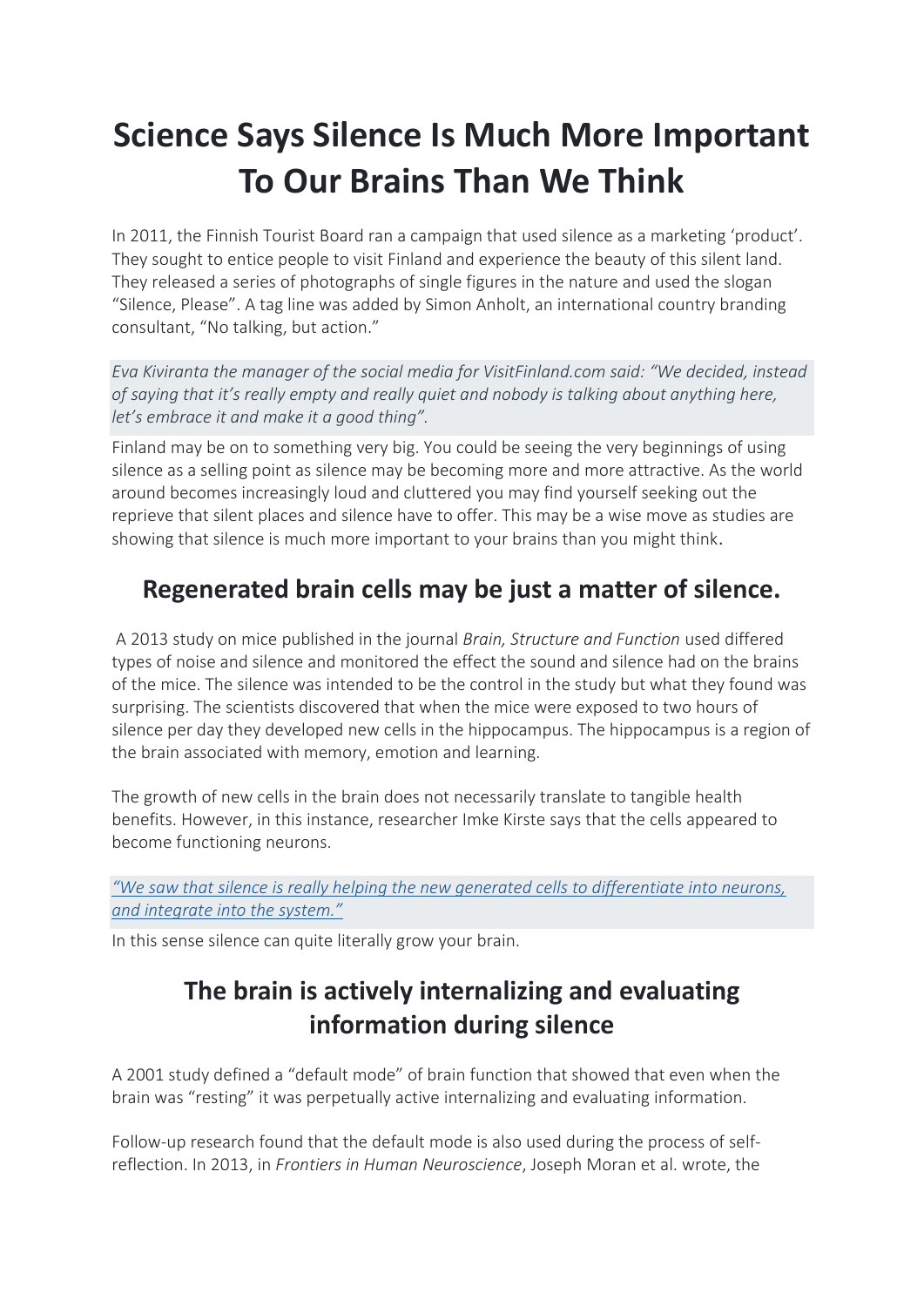brain's default mode network "is observed most closely during the psychological task of reflecting on one's personalities and characteristics (self-reflection), rather than during selfrecognition, thinking of the self-concept, or thinking about self-esteem, for example."

When the brain rests it is able to integrate internal and external information into a conscious workspace.

When you are not distracted by noise or goal-orientated tasks, there appears to be a quiet time that allows your conscious workspace to process things. During these periods of silence, your brain has the freedom it needs to discover its place in your internal and external world.

The default mode helps you think about profound things in an imaginative way.

*As Herman Melville once wrote, ["All profound things and emotions of things are preceded and](http://www.huffingtonpost.com/2016/03/03/silence-brain-benefits_n_9389210.html)  [attended by silence."](http://www.huffingtonpost.com/2016/03/03/silence-brain-benefits_n_9389210.html)*

#### **Silence relieves stress and tension.**

It has been found that noise can have a pronounced physical effect on our brains resulting in elevated levels of stress hormones. The sound waves reach the brain as electrical signals via the ear. The body reacts to these signals even if it is sleeping. It is thought that the amygdalae (located in the temporal lobes of the brain) which is associated with memory formation and emotion is activated and this causes a release of stress hormones. If you live in a consistently noisy environment that you are likely to experience chronically elevated levels of [stress](http://nautil.us/issue/16/nothingness/this-is-your-brain-on-silence)  [hormones.](http://nautil.us/issue/16/nothingness/this-is-your-brain-on-silence)

A study that was published in 2002 in *Psychological Science* (Vol. 13, No. 9) examined the effects that the relocation of Munich's airport had on children's health and cognition. Gary W. Evans, a professor of human ecology at Cornell University notes that children who are exposed to noise develop a stress response that causes them to ignore the noise. What is of interest is that these children not only ignored harmful stimuli they also ignored stimuli that they should be paying attention to such as speech.

*"This study is among the strongest, probably the most definitive proof that noise – even at levels that do not produce any hearing damage – causes stress and is harmful to humans," [Evans says.](http://www.apa.org/monitor/2011/07-08/silence.aspx)*

Silence seems to have the opposite effect of the brain to noise. While noise may cause stress and tension silence releases tension in the brain and body. A study published in the journal *Heart* discovered that two minutes of silence can prove to be even more relaxing than listening to "relaxing" music. [They based these findings of changes they noticed in blood](http://www.ncbi.nlm.nih.gov/pmc/articles/PMC1860846/)  pressure and blood [circulation in the brain.](http://www.ncbi.nlm.nih.gov/pmc/articles/PMC1860846/)

#### **Silence replenishes our cognitive resources.**

The effect that noise pollution can have on cognitive task performance has been extensively studied. It has been found that noise harms task performance at work and school. It can also